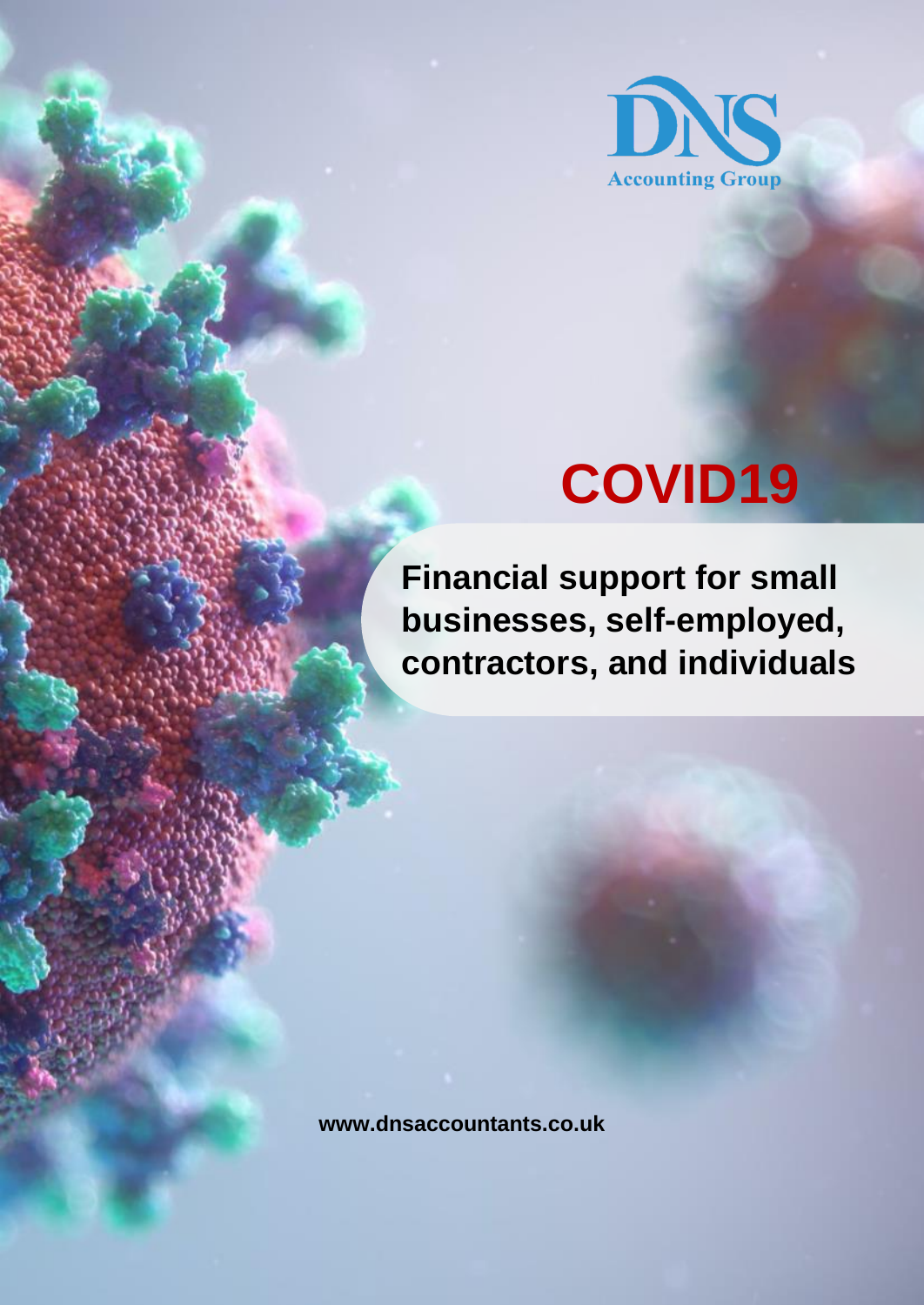### **Table of Contents**

Please note that, as we expect more announcements and details in the coming days, we will be updating our guides frequently.

We recommend you to visit website **[www.dnsaccountants.co.uk](http://www.dnsaccountants.co.uk/)** for most updated information.

### **[CLICK HERE FOR MOST UPDATED GUIDE](https://www.dnsassociates.co.uk/assets/pdf/covid-19-guide-clients.pdf)**

### **Latest updates:**

- **1. Measures for Self-employed individuals.**
- **2. Owner-directors now covered under Job Retention Scheme for salary.**
- **3. Business rates holiday extended to more sectors**-- **Estate agents, lettings agencies and bingo halls also included.**
- **4. 3-Month Extension with filing accounts with Companies House**-- From 25 March 2020, businesses will be able to **apply** for a 3-month extension for filing their accounts. Fast track online application for extension. Application required, not automatic.

**HMRC Warning: If someone texts, calls or emails claiming to be from HMRC, saying that you can claim financial help or are owed a tax refund, and asks you to click on a link or to give information such as your name, credit card or bank details, it is a scam.**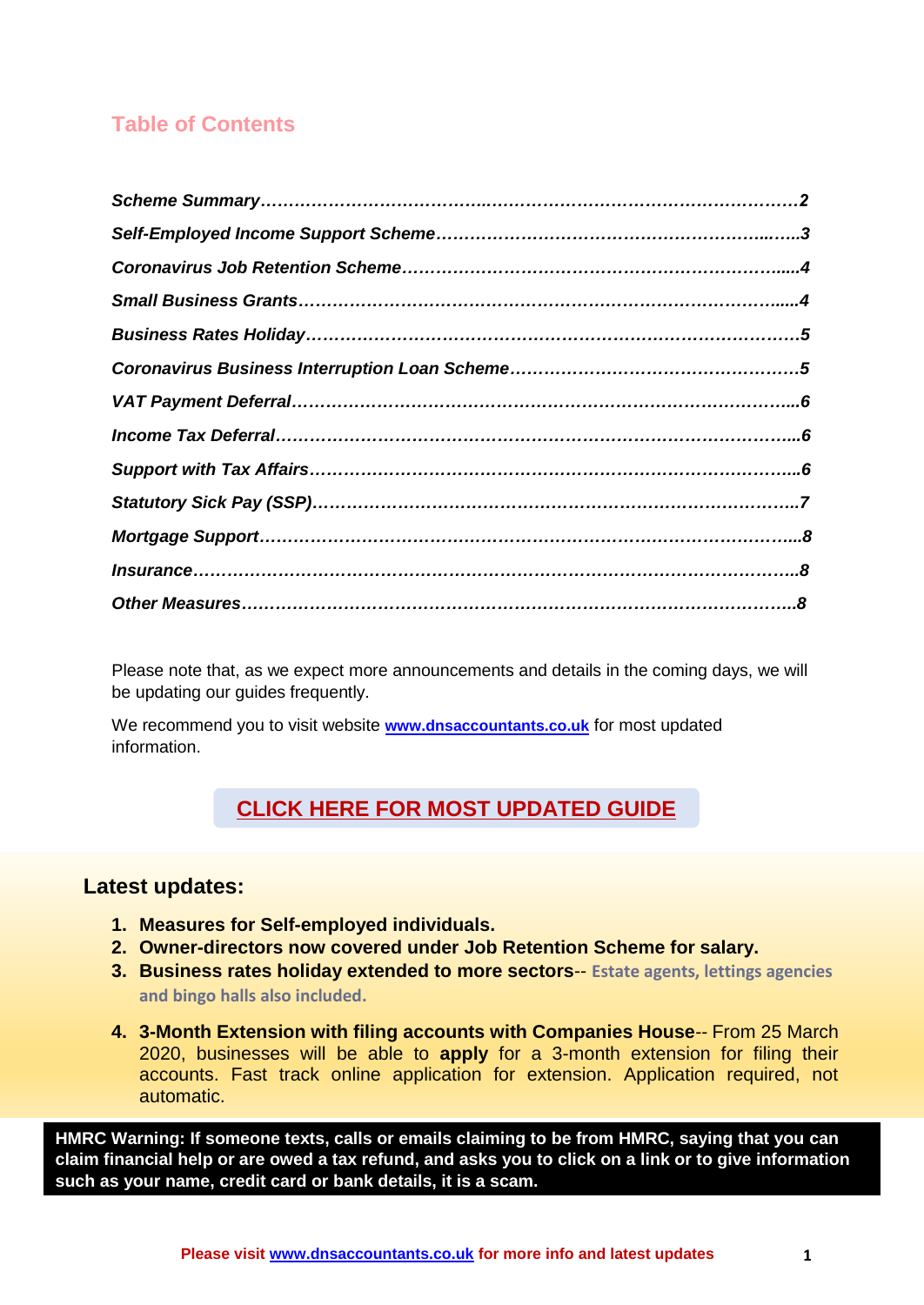# **Scheme Summary**

| <b>No</b>      | <b>Type of Support</b><br><b>Package</b>                | <b>Small Business /</b><br>Ltd / Partnership /<br><b>Sole Trader / PSC</b> | <b>Suitability</b>                                                  | <b>Not Suitable</b>           |
|----------------|---------------------------------------------------------|----------------------------------------------------------------------------|---------------------------------------------------------------------|-------------------------------|
| $\mathbf{1}$   | <b>Coronavirus Job Retention</b><br><b>Scheme</b>       | Y                                                                          | For Employees                                                       | Sole Director Employees       |
| $\overline{2}$ | VAT Deferral * where VAT<br>registered                  | Y Auto Deferral                                                            | All VAT Registered                                                  |                               |
| $\overline{3}$ | <b>Income Tax Deferral</b>                              | Y                                                                          | Directors /<br>Shareholders / Sole<br>Traders / Partners            |                               |
| $\overline{a}$ | <b>Statutory Sick Pay (SSP)</b>                         | Y                                                                          | For all employees<br>inc Directors                                  |                               |
| 5              | <b>Business Rates Relief</b>                            | Y                                                                          | Any Business which<br>pay Rates                                     | Business with no<br>Premises  |
| 6              | <b>Cash Grants £10k</b>                                 | Y                                                                          | For Offices which<br>pay Rates                                      | <b>Business with no Rates</b> |
| $\overline{7}$ | <b>Cash Grants £25k</b>                                 | Y                                                                          | Retail / Hospitality /<br>Leisure Business<br>which pay Rates       | <b>Offices</b>                |
| 8              | <b>Coronavirus Business</b><br><b>Interruption Loan</b> | Y                                                                          | For all Business                                                    |                               |
| $\mathbf{q}$   | <b>Time to Pay service</b>                              | Y                                                                          | For All Business<br>mainly for Corp Tax                             |                               |
| 10             | <b>Universal credits</b>                                | Y                                                                          | For all out of work<br>inc all Self-employed<br>mainly Sole Traders |                               |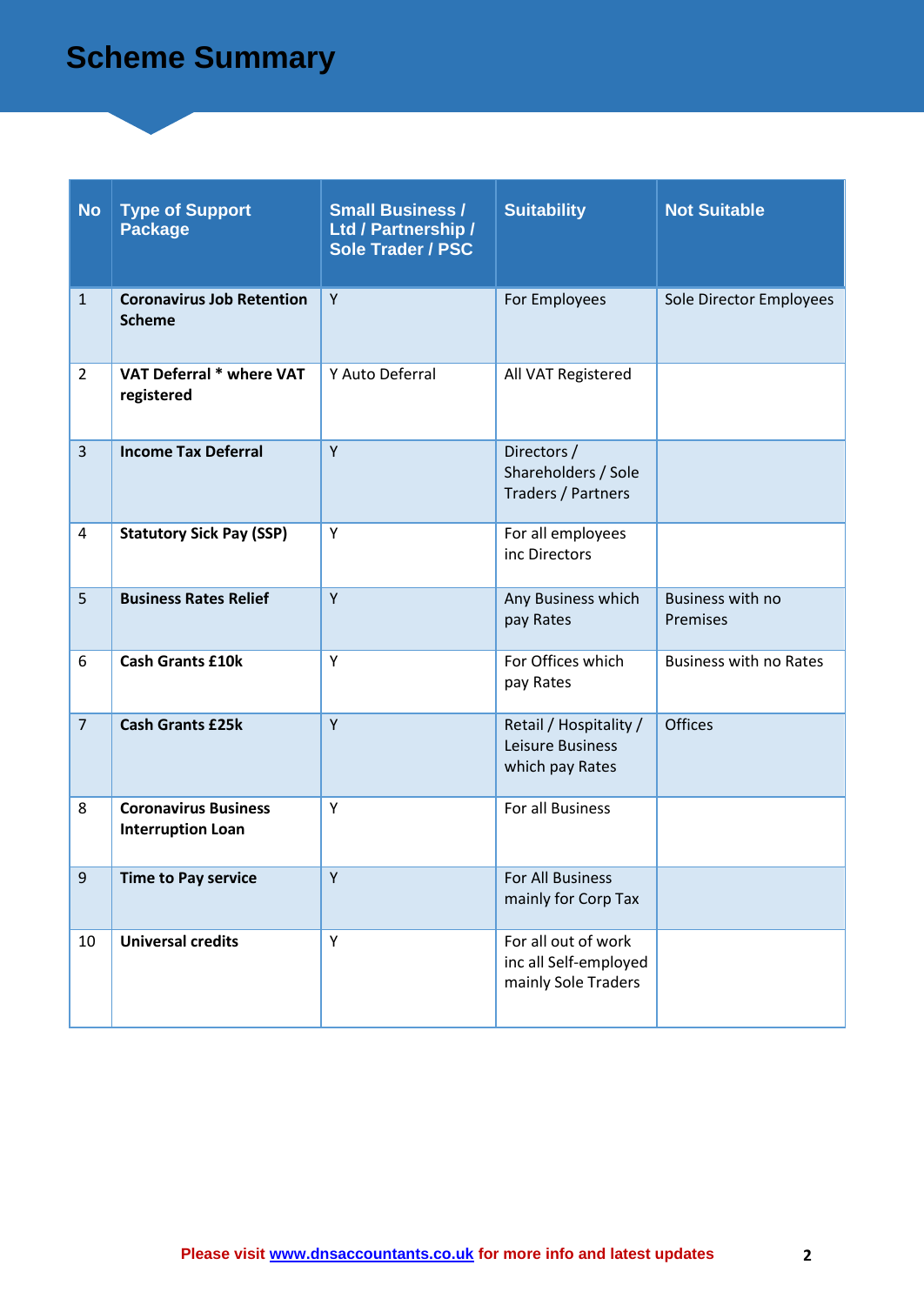Small Business Contractor **Sole Trader** Candlord

### **Government direct cash grant of 80% of self-employed individuals profits, up to £2,500 per month**

### **Benefit**

- Receive 80% of the average monthly trading profit over the last three years (or avg of trading period if less than 3 years), up to £2,500 per month in grants for at least 3 months.
- To be paid in a single lump sum instalment covering 3 months (Mar-May) starting in June.
- Covers 95% of people who receive the majority of their income from selfemployment.

### **These are grants and you are not expected to repay. Grants under this scheme are taxable.**

### **Eligibility**

- Cleaners, plumbers, electricians, musicians, hairdressers and many other selfemployed people who have lost trading/partnership trading profits due to COVID-19.
- Those with a trading profit of
	- o less than £50,000 in 2018-19, **OR;**
	- $\circ$  an average trading profit of less than £50,000 from 2016-17, 2017-18 and 2018-19.
- More than half of income in these periods must come from self-employment.
- Traded in the tax year 2019-20 and are trading when they apply or would be except for COVID-19 and intend to continue to trade in the tax year 2020-21.
- This scheme also applies to members of partnerships.
- To minimise fraud, only those who are already in self-employment and meet the above conditions will be eligible to apply.

### *\* If you have not submitted your Income Tax Self-Assessment tax return for the tax year 2018-19, you MUST do this by 23 April 2020 to claim this benefit.*

### **How to Claim**

- HMRC will contact eligible individuals to apply online for the scheme when portal is set up.
- No need to contact HMRC until then.
- Money to be transferred to individual bank account (expected in June) after the online application.

**PLEASE NOTE:** Those who pay themselves a salary and dividends through their own company are not covered by the scheme but will be covered for their salary by the Coronavirus Job Retention Scheme if they are operating PAYE schemes.

**Before grant payments are made, the self-employed will still be able to access other available government support for those affected by coronavirus including more generous universal credit, deferral of self-assessment income tax and VAT payments, grants for businesses that pay little or no business rates and business continuity loans where they have a business bank account. Please refer to appropriate sections in this Guide for more information on these.**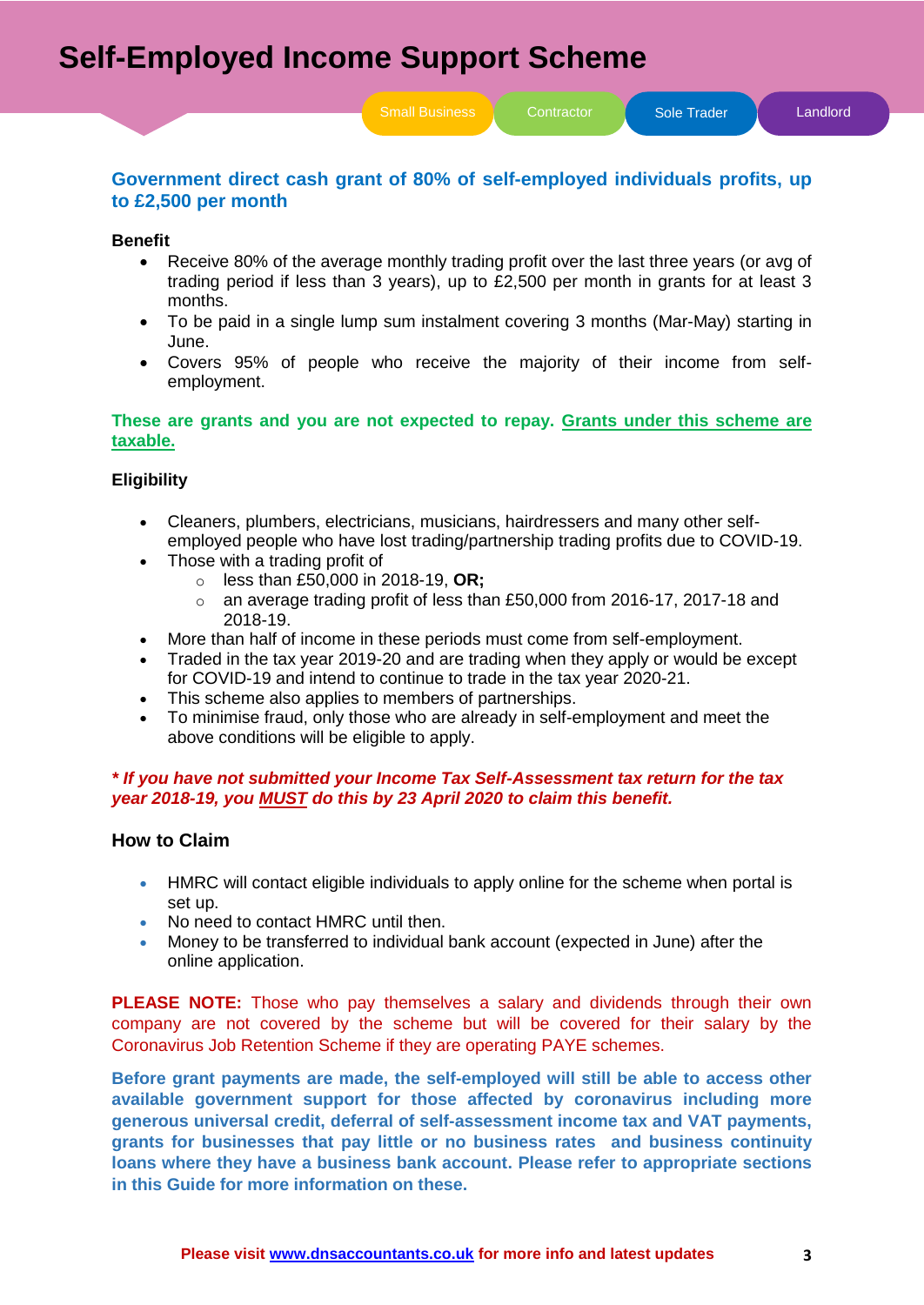# **Coronavirus Job Retention Scheme**

Small Business **PAYE** 

**All UK employers will be able to access support to continue paying part of their employees' salary for furloughed workers—those employees that would otherwise have been laid off during this crisis.**

### **Benefits**

- Payment of 80% of staff salaries up to £2,500 (gross pay) per month per worker for those who are on PAYE and unable to work.
- Employer National Insurance contributions and minimum automatic enrolment employer pension contributions on that subsidised wage. **(New)**
- From 1st March 2020, lasting for an initial period of three months, but will be extended "if necessary".

### **How to Claim**

- designate affected employees as 'furloughed workers' and notify them
- submit information to HMRC.

A new online portal will be set up by HMRC in the next few weeks.

**Owner-director(s): are also covered under this scheme for their salary part if they are on PAYE. More details awaited. (New)**

**These are Grants and you are not expected to repay.**

# **Small Business Grants**

Small Business | Ratable Property

**Grants (non-repayable) to retail, hospitality and leisure businesses who occupy 'rateable' properties operating from smaller premises and are based in England.**

### **Benefit**

- **£25,000 Grant**—for business with a rateable value over £15,000 and below £51,000.
- **£10,000 Grant**—for business eligible for Small Business Rate Relief (SBRR) or Rural Rate Relief, to help meet their ongoing business costs (business properties with rateable value up to £15,000).

### **SBRR (Small Business Rate Relief) and Rural Rate Relief —**[more info here](https://www.gov.uk/apply-for-business-rate-relief/small-business-rate-relief)

### **How to Claim**—

- You do not need to do anything. This grant will be administered by local authorities, who will write to you if you are eligible for this grant.
- This is expected to start from  $1<sup>st</sup>$  April 2020. Please contact your local authorities for any queries.

### **These are grants and you are not expected to repay.**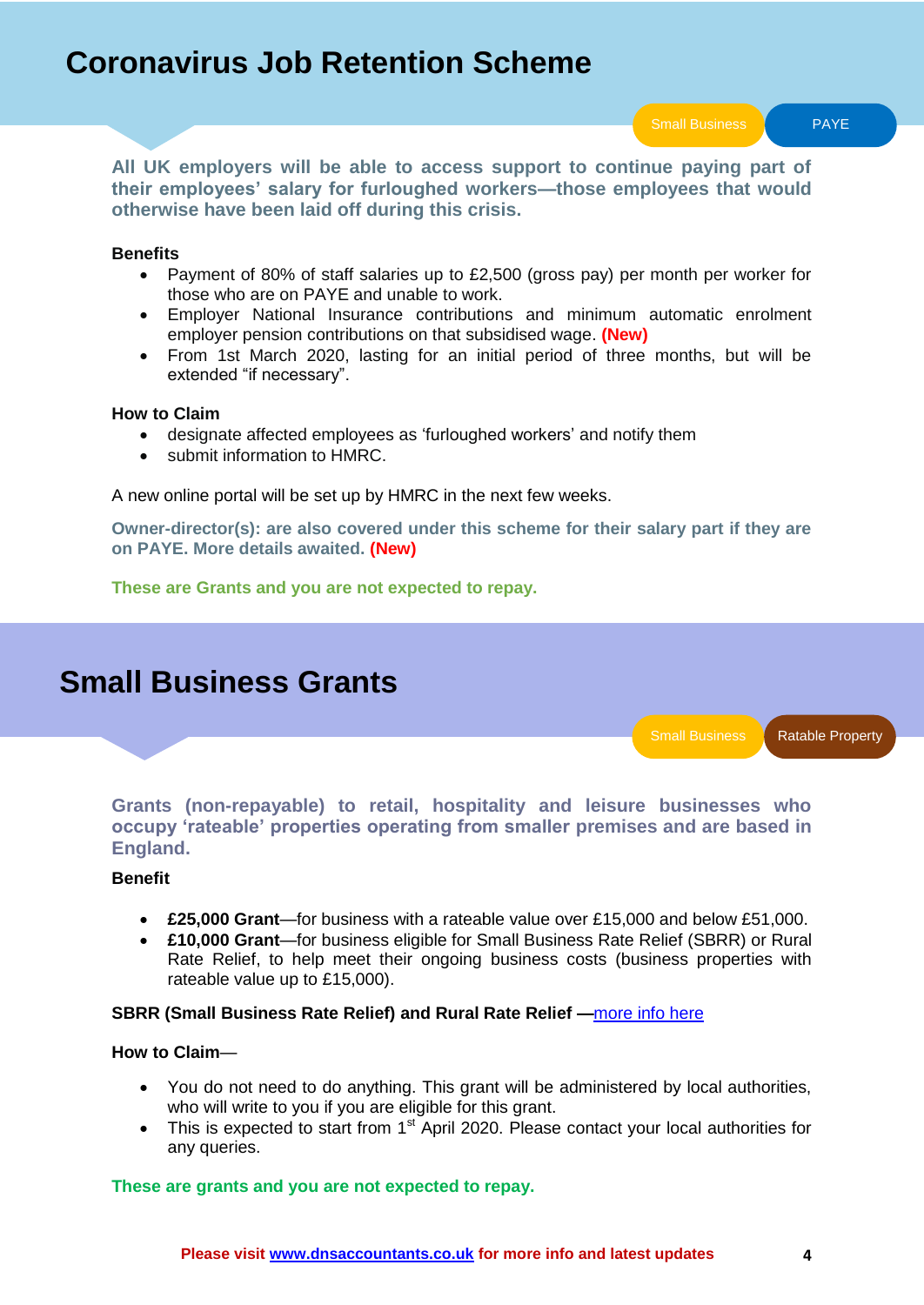**A 12-month business rates holiday for businesses in the retail, hospitality and leisure sectors and nurseries from April 2020 to March 2021. Estate agents, lettings agencies and bingo halls also included now.**

- Business Rates retail discount to 100%.
- Businesses that received the retail discount in the 2019 to 2020 tax year will be rebilled by their local authority as soon as possible.

For guidance, the businesses should contact their local authority from 20<sup>th</sup> March 2020.

# **Coronavirus Business Interruption Loan Scheme (CBILS)**



**Government backed loans up to £5million to support primarily COVID19 affected small and medium sized businesses.**

### **Benefit**

- No interest for first 12 months (government to pay interest for 12 months).
- Government to provide a guarantee of 80% on each loan without any charge.
- Loans up to £5 million.
- Provisions to provide further discretionary financial support to businesses.

### **Borrower is liable to repay 100% of the loan.**

**Eligibility**

- Be UK based, with turnover of no more than £45 million per annum.
- Operate within an eligible industrial sector (most are eligible).
- Have not received *de minimis* [State Aid](https://www.gov.uk/guidance/state-aid#what-is-state-aid) beyond €200,000 equivalent over the current and previous two fiscal years.
- Have a sound borrowing proposal, but insufficient security to meet the lender's requirements.
- Full eligibility criteria will be published shortly (**TBC**).

**Our DNS Team can help you in preparing your loan application and applying for business loans to multiple lenders at once through our partner platform. Please get in touch with your account manager to find out more.**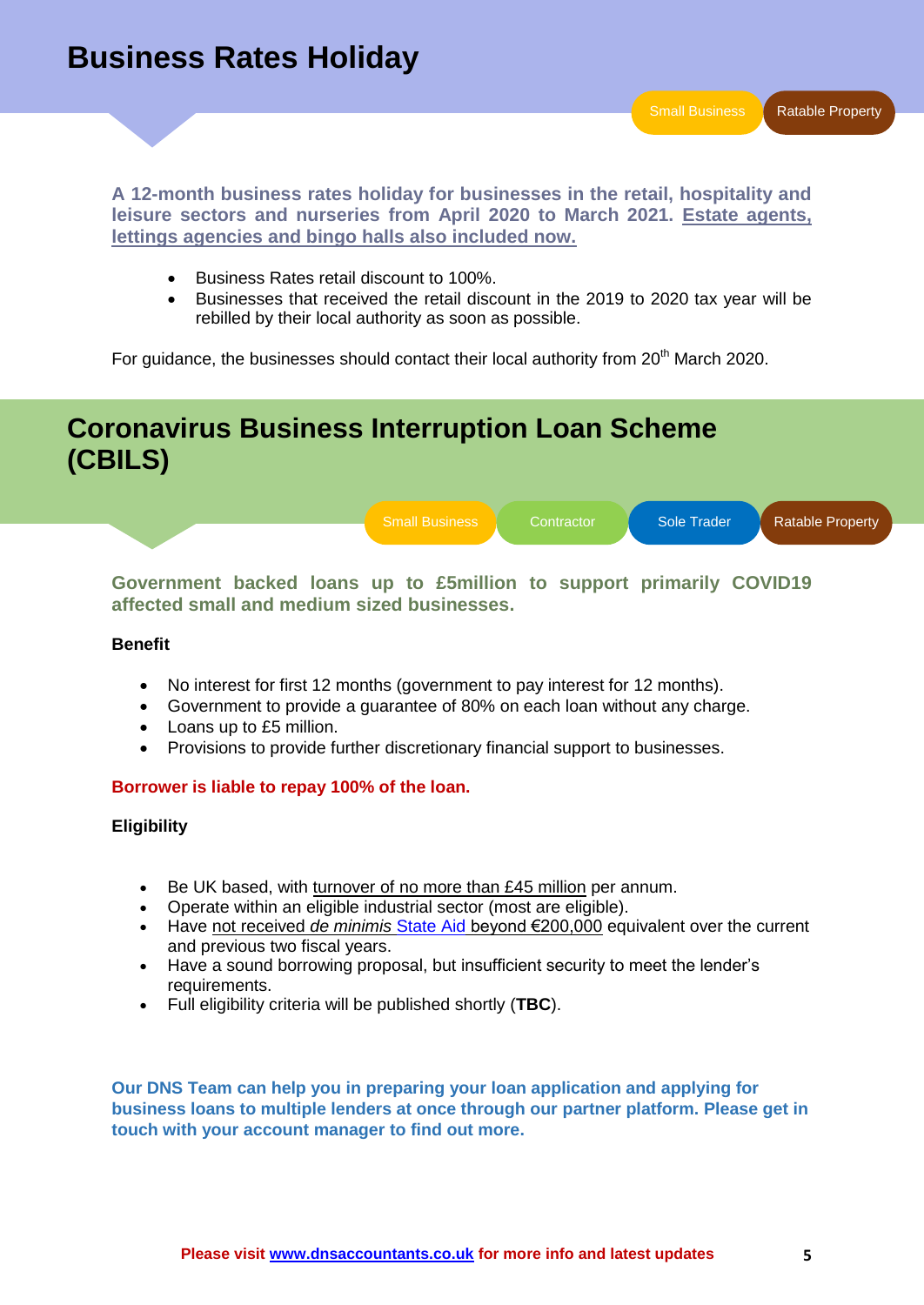# **VAT Payment Deferral**

Small Business | Contractor | Sole Trader

**All UK business registered for VAT can defer VAT payments due between 20th March 2020 and 30th June 2020 until the end of tax year 2020-21.**

### **Benefits**

- VAT payable until  $30<sup>th</sup>$  June 2020 can be paid at the end of 2020-21 tax year i.e. April 2021.
- VAT refunds and reclaims will be paid by the government as normal.

### **NOTE—VAT Returns are due as normal. Only payment is deferred.**

This is an automatic offer with no applications required.

**VAT You will still need to pay the VAT amount due in full before April 2021.** 



**For Income Tax (Self-Assessment), payments due on the 31st July 2020 will be deferred until the 31st January 2021.** 

### **Eligibility**

- All those Self-employed.
- This is an automatic offer with no applications required. No penalties or interest for late payment will be charged in the deferral period.

**You will still need to pay the amount in full before 31st January 2021** 

# **Support with Tax Affairs**



**All businesses and self-employed people in financial distress, and with outstanding tax liabilities, may be eligible to receive support with their tax affairs through HMRC's Time To Pay service.**

You can call HMRC"s dedicated [helpline](https://www.gov.uk/government/news/tax-helpline-to-support-businesses-affected-by-coronavirus-covid-19) on **0800 024 1222** for help and advice. HMRC will decide on a case by case basis and you should contact HMRC directly.

**There is no automatic deferment in Corporation Tax liabilities.**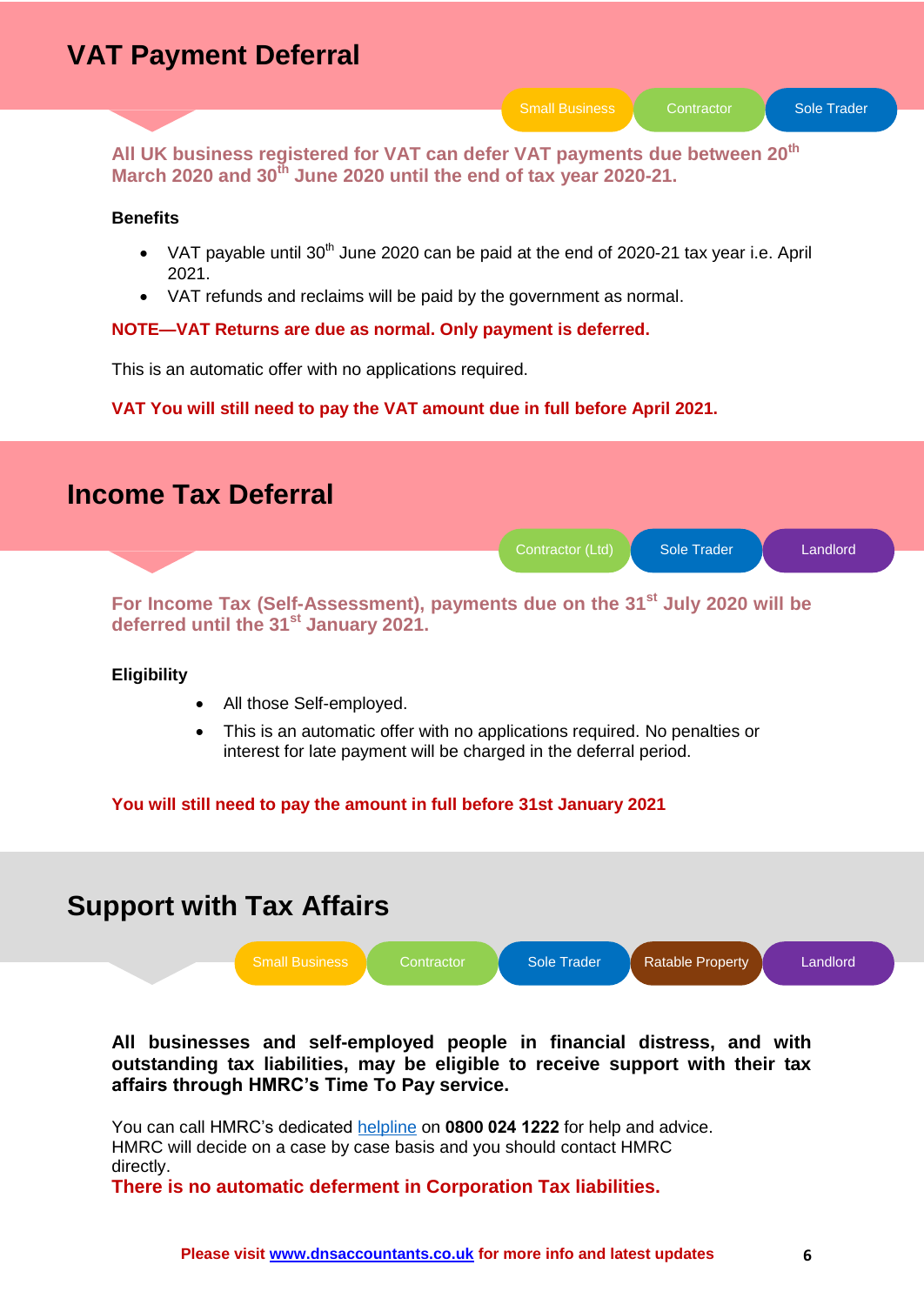# **SSP For Employees**

**Individuals diagnosed with COVID-19 or those who are unable to work because they are self-isolating are entitled to Statutory Sick Pay (SSP) from Day 1.** 

**Benefit—**SSP will be payable **from day 1** at £94.25 per week for those off-work.

### **Eligibility**

- Those (including company directors) unable to work because they have been sick with COVID-19, or are self-isolating, or been advised to be in quarantine.
- Earning an average of at least £118 per week.
- Contractors working through an Umbrella company are legally entitled to SSP.

### **How to Claim**

- Inform employer as soon as possible.
- If evidence is required by an employer after 7 days (Employer CANNOT ask for a fit not for up to 7 days).
	- o those with symptoms of coronavirus can get an isolation note from NHS 111 [online](https://111.nhs.uk/covid-19) and;
	- $\circ$  those who live with someone that has symptoms can get a note from the NHS [website.](https://www.nhs.uk/conditions/coronavirus-covid-19/self-isolation-advice/)

### **Who are NOT Eligible**

- Self-employed.
- Employees earning below Lower Earning Limit of £118 per week.

### **SSP For Employers**

**Small and Medium sized businesses (SME's) and employers can reclaim Statutory Sick Pay (SSP) paid to employees for sickness absence due to COVID-19.**

### **Benefits**

 Employer can reclaim expenditure for any employee who has claimed SSP (due to being off work because of COVID-19) for up to 2 weeks" SSP per eligible employee.

### **Eligibility**

UK based businesses with fewer than 250 employees as of  $28<sup>th</sup>$  February 2020.

### **How to Claim**

- Employers should maintain records of staff absences and payments of SSP but employees will not need to provide a GP fit note.
- Government to set up the repayment mechanism for employers as soon as possible (reclaim disbursements to start by end of April 2020 - TBC).

### **Applicable from 13th March 2020 onwards.**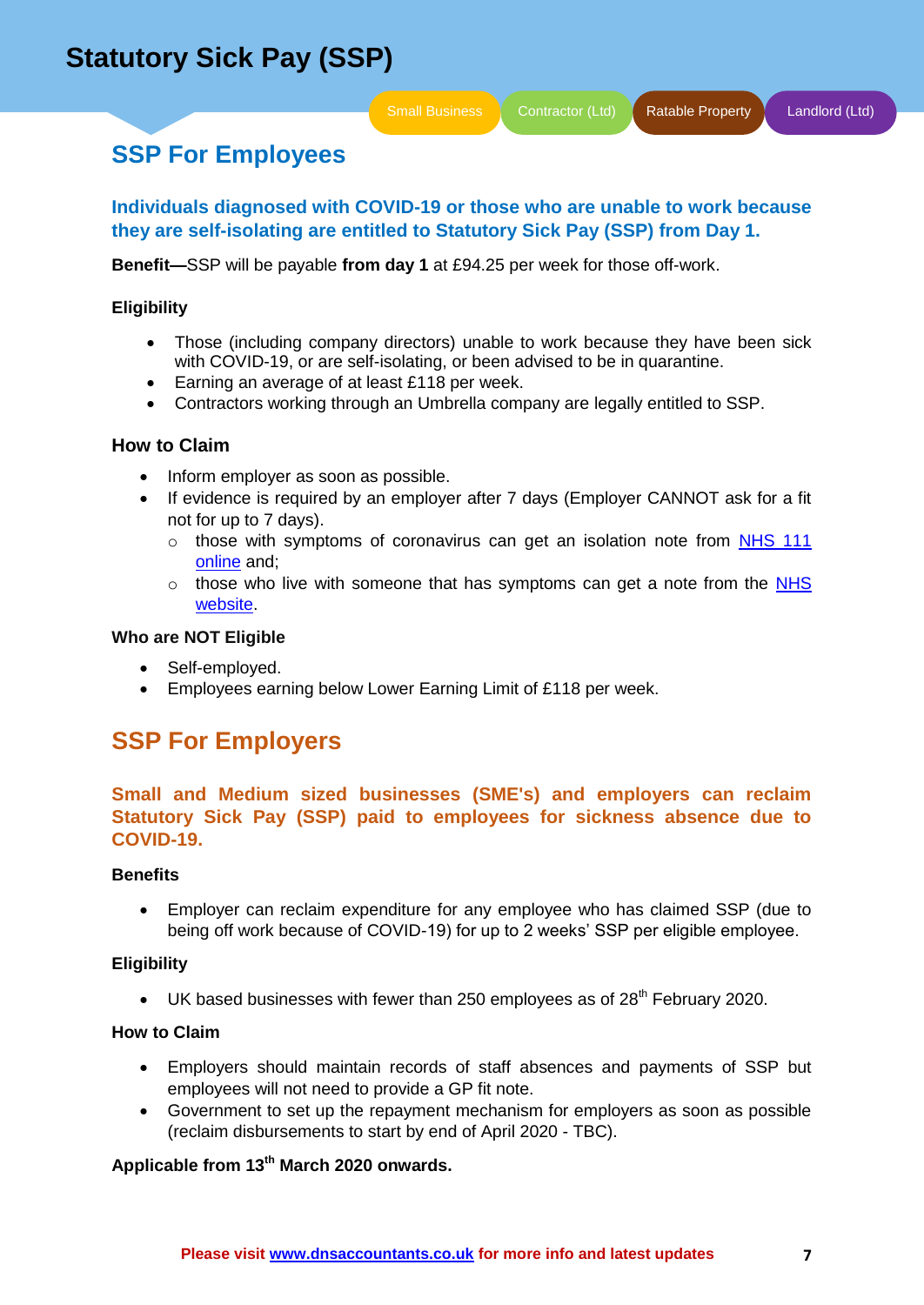**Start date for the new IR35 tax rules has been deferred to 6th April 2021.**



**Mortgage borrowers can apply for a three-month payment holiday from their lender. Tenants can apply for a three-month payment holiday from their landlord.**

- Tenants cannot be evicted from their home over the next three months.
- Homeowners cannot have their home repossessed over the next three months.

### **Eligibility**

Both residential and buy-to-let mortgages are eligible for the holiday.

**Borrowers still owe the amounts that they do not pay as a result of the payment holiday and interest will continue to be charged on the amount they owe.**

### **Insurance**



### **Businesses that have cover for both pandemics and government ordered closures should be covered.**

The government and insurance industry confirmed on  $17<sup>th</sup>$  March 2020 that advice to avoid pubs, theatres, etc., is sufficient to make a claim as long as all other terms and conditions are met.

Insurance policies differ significantly, so businesses should check the terms and conditions of their specific policy and contact their providers directly.

## **Other Measures**

**Relaxation in planning regulations to allow pubs and restaurants to start providing takeaways without a planning application.**